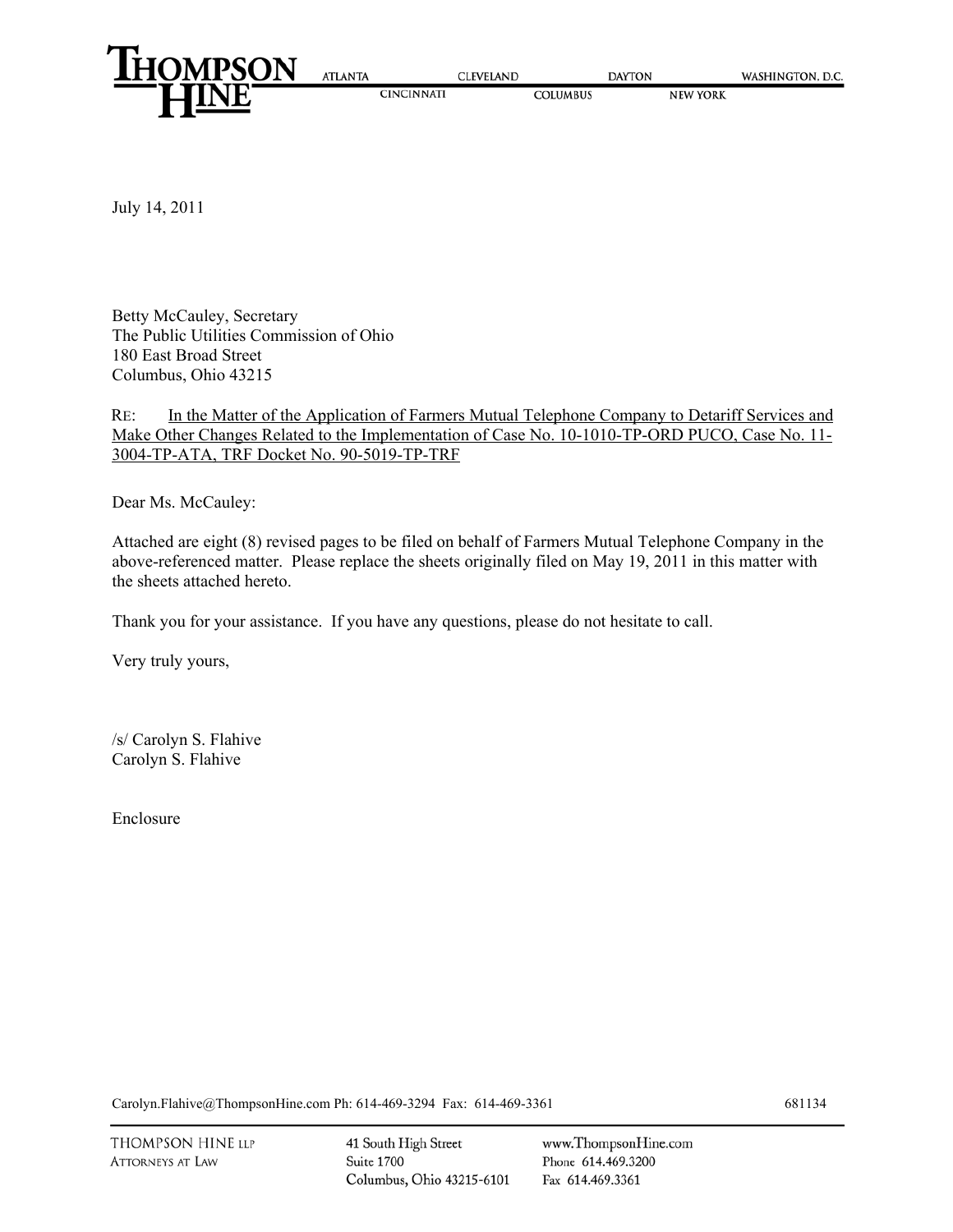# SUBJECT INDEX

| <b>SUBJECT</b>                                                                                                                                                                                 | <b>SECTION</b>                                                          | <b>SHEET</b>               |
|------------------------------------------------------------------------------------------------------------------------------------------------------------------------------------------------|-------------------------------------------------------------------------|----------------------------|
| 211 Service for Information and Referral Services<br>811 Service for "One Call" Notification Systems<br>911 Data Base Service Order Charge<br>911 Universal Emergency Telephone Number Service | $\overline{2}$<br>$\overline{2}$<br>$\mathbf{1}$<br>$\overline{4}$      | 1<br>7<br>7<br>1           |
| $- A -$<br><b>Advance Payments</b><br>Alterations<br>Application of Business and Residence Rates<br>Application of Construction Charges<br>Availability of Facilities                          | 3<br>$\mathfrak{Z}$<br>$\mathbf{1}$<br>$\mathfrak{Z}$<br>$\overline{3}$ | 7<br>4<br>8<br>7<br>1      |
| $-B -$                                                                                                                                                                                         |                                                                         |                            |
| Basic Local Exchange Service (BLES) Definition<br><b>Business Rates</b>                                                                                                                        | $\mathbf{1}$<br>1                                                       | 1<br>$\overline{2}$        |
| $-C -$                                                                                                                                                                                         |                                                                         |                            |
| Central Office Wiring Charge<br>Construction, Installation, and Maintenance Charges                                                                                                            | 1<br>1                                                                  | 7<br>9                     |
| $-D-$                                                                                                                                                                                          |                                                                         |                            |
| Defacement of Premises<br>$-E -$                                                                                                                                                               | 3                                                                       | $\overline{2}$             |
| Establishment and Furnishing of Service<br>Exchange Area Maps<br><b>Exchange Rates</b><br><b>Expanded Service Area</b>                                                                         | 3<br>$\mathbf{1}$<br>1<br>1                                             | 4<br>3, 4<br>$\frac{2}{2}$ |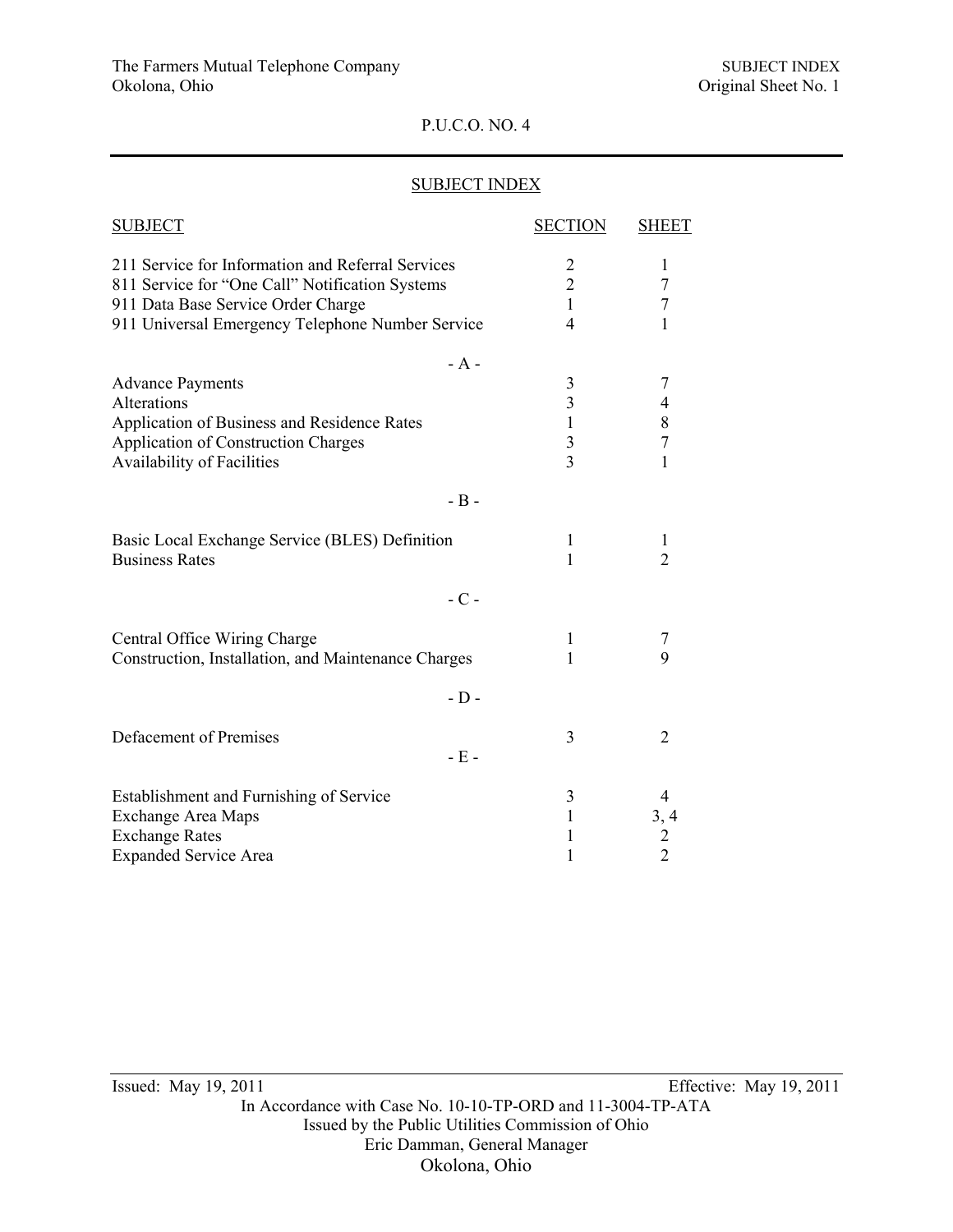## EXCHANGE RATES

 The following identified service rates entitle the subscriber of telephone service to call, without additional charge, the subscribers of Ridgeville Exchange of the Ridgeville Telephone Company, the Gerald, Malinta, Napoleon, Jewell and Florida Exchanges of the United Telephone Company of Ohio, in addition to the subscribers of the Okolona Exchange.

 The following listed rates for local exchange telephone service shall apply within the exchange area as depicted on the Okolona Exchange Maps herein.

|                           |                 | Net Monthly Rates |          |  |
|---------------------------|-----------------|-------------------|----------|--|
|                           | <b>Business</b> | Residence         | Payphone |  |
| Individual Access Line    | \$30.00         | \$22.00           | \$30.00  |  |
| Coin Supervision Additive |                 |                   | \$7.20   |  |

## EXPANDED SERVICE AREA

 The services, rates, terms and conditions for the Napoleon, Gerald, Florida, Jewell and Evansport exchanges will be identical to those of the Okolona Exchange. Service will be available where facilities permit.

## MISCELLANEOUS SERVICE OFFERINGS

### Tel-Tone Touch calling

 This service, more commonly known as push button dialing or as Touch Tone, will be offered to subscribers of the Farmers Mutual Telephone Company. There will be no distinction between business and/or residence.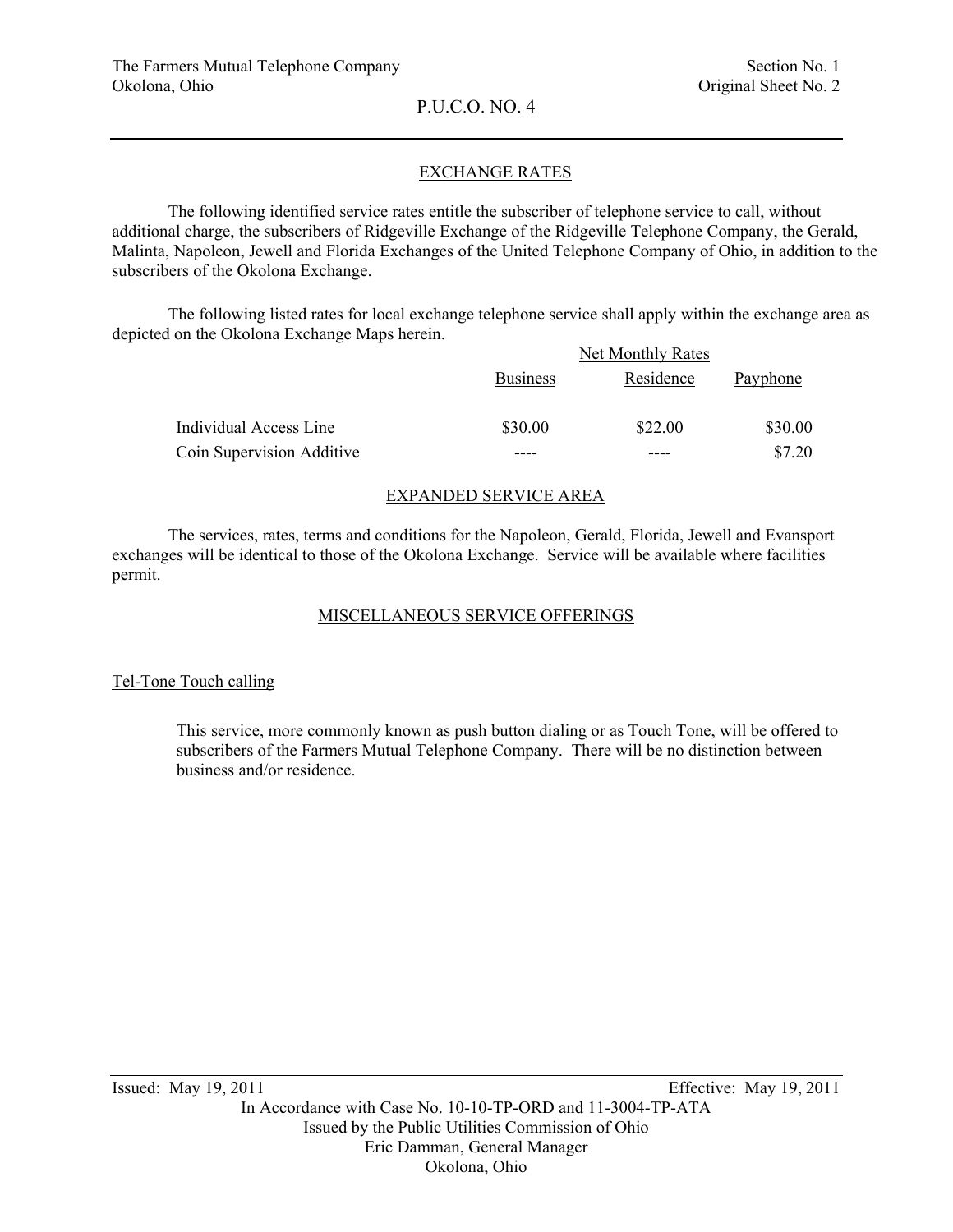## SERVICE CONNECTION CHARGES (Continued)

P.U.C.O. NO. 4

#### B. APPLICATION OF CHARGES

1. Service Ordering Charge

 Service order activity is classified as either initial (establishment of service) or subsequent (modification to an existing service).

- a. One initial service ordering charge is applicable to each order for connection of the service.
- b. One subsequent Service Order Charge is applicable to each order for move, change or addition and the following:
	- 1. Issuance of order to document the use of customer provided equipment on the service.
	- 2. Change of telephone number requested by subscriber.
	- 3. Only one charge is applicable per order if more than one change is requested on the order.
- 2. Line Connection Charge
	- a. One line connection charge is applicable to the provision of each access line in association with Residence Service.
	- b. Line connection charges are not applicable when service responsibility is assumed by a customer prior to discontinuance by another customer (supersedure) and there is no change of telephone number.
	- c. A line connection is applicable to each change in telephone number made at the request of the customer.
- 3. Premise Visit Charge
	- a. One premise visit charge is applicable whenever a Company employee is dispatched to the customer's premises to complete a customer's request.
	- b. A premise visit charge is not applicable for subsequent visits required to complete an order to which a visit charge has been applied.
	- c. The premises visit charge is applicable on a per visit basis.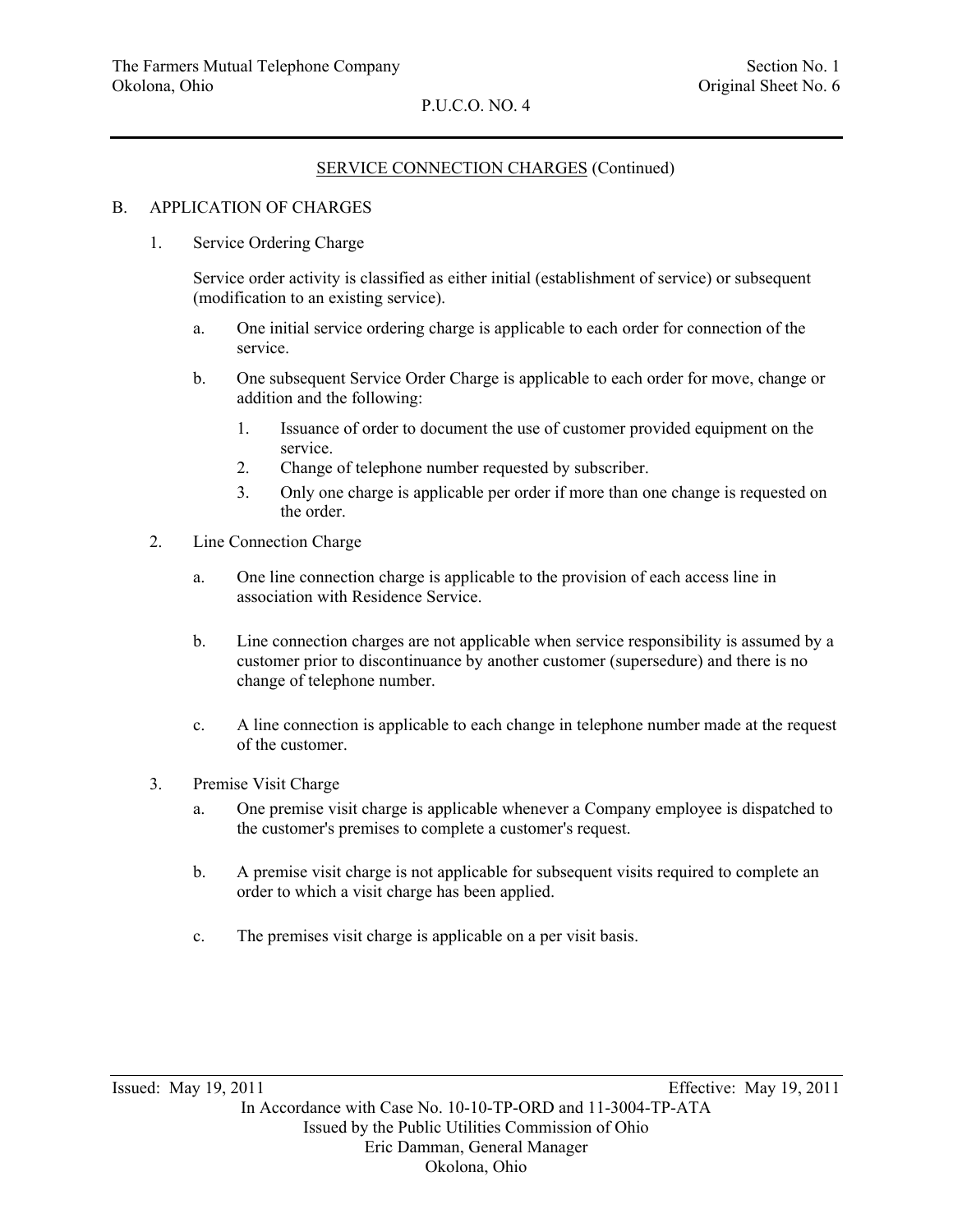## SERVICE CONNECTION CHARGES (Continued)

#### B. APPLICATION OF CHARGES (Continued)

| 4. |                | Charges                            |               |
|----|----------------|------------------------------------|---------------|
|    |                | RESIDENTIAL SERVICE CONNECTION     | NON-RECURRING |
|    | a.             | Service Order                      | \$5.00        |
|    | $\mathbf{b}$ . | Central Office Wiring              | \$5.00        |
|    | $\mathbf{c}$ . | 9-1-1 Data Base Service Order      | \$5.00        |
|    |                | <b>BUSINESS SERVICE CONNECTION</b> |               |
|    | a.             | Service Order                      | \$5.00        |
|    | $\mathbf b$ .  | Central Office Wiring              | \$5.00        |
|    | $\mathbf{c}$ . | Premise Visit                      | T & M         |
|    | d.             | 9-1-1 Data Base Service Order      | \$5.00        |

## C. MISCELLANEOUS RATES AND CHARGES

1. Touch Tone service is furnished to all Customers at no additional charge.

#### 2. Per Call Blocking

 Enables customers to prevent the disclosure of their telephone number on a per call basis to the called party. The disclosure of the calling party's number can be prevented on a per call basis by dialing a preassigned access code before making a call. This action must be repeated each time a call is made to prevent the disclosure of the calling party's telephone number. If the called party has a display device, a privacy indication will appear instead of the calling party's telephone number. Per Call Blocking will be provided on a universal basis to all eligible customers at no charge.

 All public and semi-public payphones in The Farmers Mutual Telephone Company's service area will be equipped with Per Call Blocking.

3. Late Payment Charge: 5% of delinquent amount (with a \$1.00 minimum)

The above listed charges apply to member accounts with overdue balances. When 5% of an overdue balance is less than \$1.00 the minimum charge applies.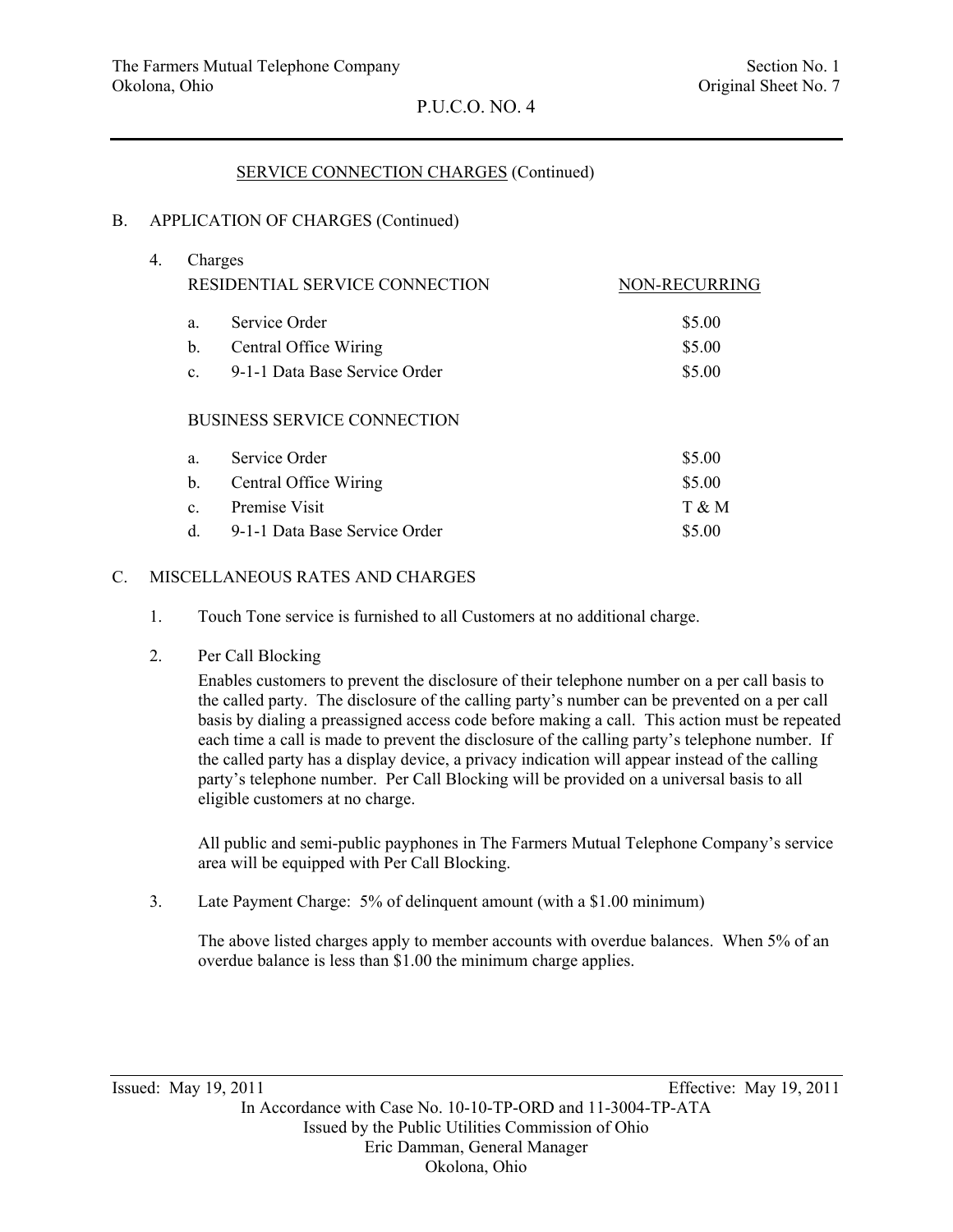### GENERAL RULES AND REGULATIONS

#### A. APPLICATION

 The rules and regulations specified herein apply to the provisions of BLES as defined in Section 1, Sheet No. 1 herein.

 In the event of a conflict between any rates, rules, regulation or provision contained in these General Rules and Regulations and any rate, rule regulation or provision contained in the other section of this BLES Tariff, the rate, rule, regulation or provision contained in the specific section of this Tariff shall prevail.

#### B. OBLIGATION AND LIABILITY OF TELEPHONE COMPANY

#### 1. Availability of Facilities

 The Telephone Company's obligation to furnish exchange service is dependent upon its ability to secure and retain, without unreasonable expense, suitable facilities and rights for the construction and maintenance of the necessary facilities to provide service.

#### 2. Transmitting Messages

 The Telephone Company does not transmit messages but offers the use of its facilities for communications between patrons. If because of transmission difficulties, the operator, in order to accommodate the subscriber, repeats messages, she is deemed to be acting as the agent of the persons involved and no liability shall attach to the Telephone Company because of any errors made by the operator or misunderstanding that may arise between subscribers because of the errors.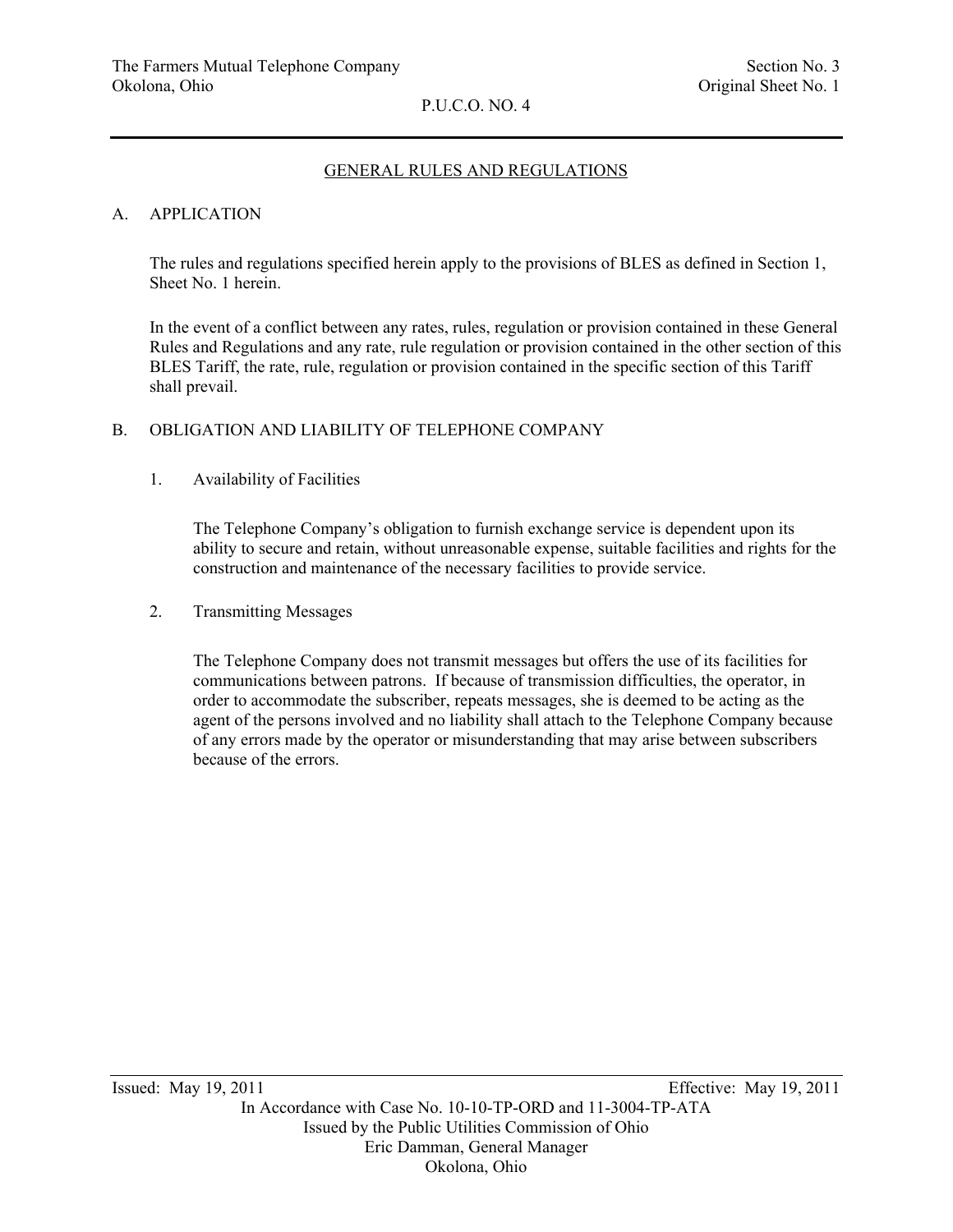## GENERAL RULES AND REGULATIONS (Continued)

### B. OBLIGATION AND LIABILITY OF TELEPHONE COMPANY (Continued)

#### 3. Use of Connecting Company Lines

 When suitable arrangements can be made, lines of other telephone companies may be used in establishing wire connections to points not reached by this Company's lines. In establishing connections with the lines of other companies, the Telephone Company is not responsible for any action of the Connecting Company.

#### 4. Defacement of Premises

 The Telephone Company shall exercise due care in connection with all work done on subscriber's premises. No liability shall attach to the Telephone Company by reason of any defacement or damage to the subscriber's premises resulting from the existence of the Telephone Company's instruments, and associated wiring on such premises, or by the installation or removal thereof, unless such defacement or damage is the result of the sole negligence of the Telephone Company.

#### C. USE OF SERVICE AND FACILITIES

### 1. Ownership and Use of Equipment

 Equipment, telephone and lines (other than inside wire) furnished by the Telephone Company on the premises of a subscriber are the property of the Telephone Company. The Company, its agents, or its employees shall have the right to enter upon a subscriber's premises during normal working hours only as may be required to make repairs to its equipment or to otherwise remove the source of emergency conditions that are, or that the Company has reason to expect soon will be, endangering the safety, health, or welfare of Company employees or of other persons, or the safety of component parts of the Company's system or equipment.

 If visitation to the customer's premises is sought for any other purpose, such visitation shall preferably be prearranged by telephone, however, if such permission is not feasible, the Company's agent, or employee seeking entrance to the subscriber's premises shall approach a responsible adult member of the household, shall identify himself to such person's satisfaction, and shall state the reason for his proposed visitation. Entrance shall not be gained by force or subterfuge or by approach to a child or other irresponsible person. The Company shall be responsible for any damage to the subscriber's property arising from such visitation, whether such visitation is negligently, wilfully, or inadvertently caused.

Issued: May 19, 2011 Effective: May 19, 2011 In Accordance with Case No. 10-10-TP-ORD and 11-3004-TP-ATA Issued by the Public Utilities Commission of Ohio

Eric Damman, General Manager Okolona, Ohio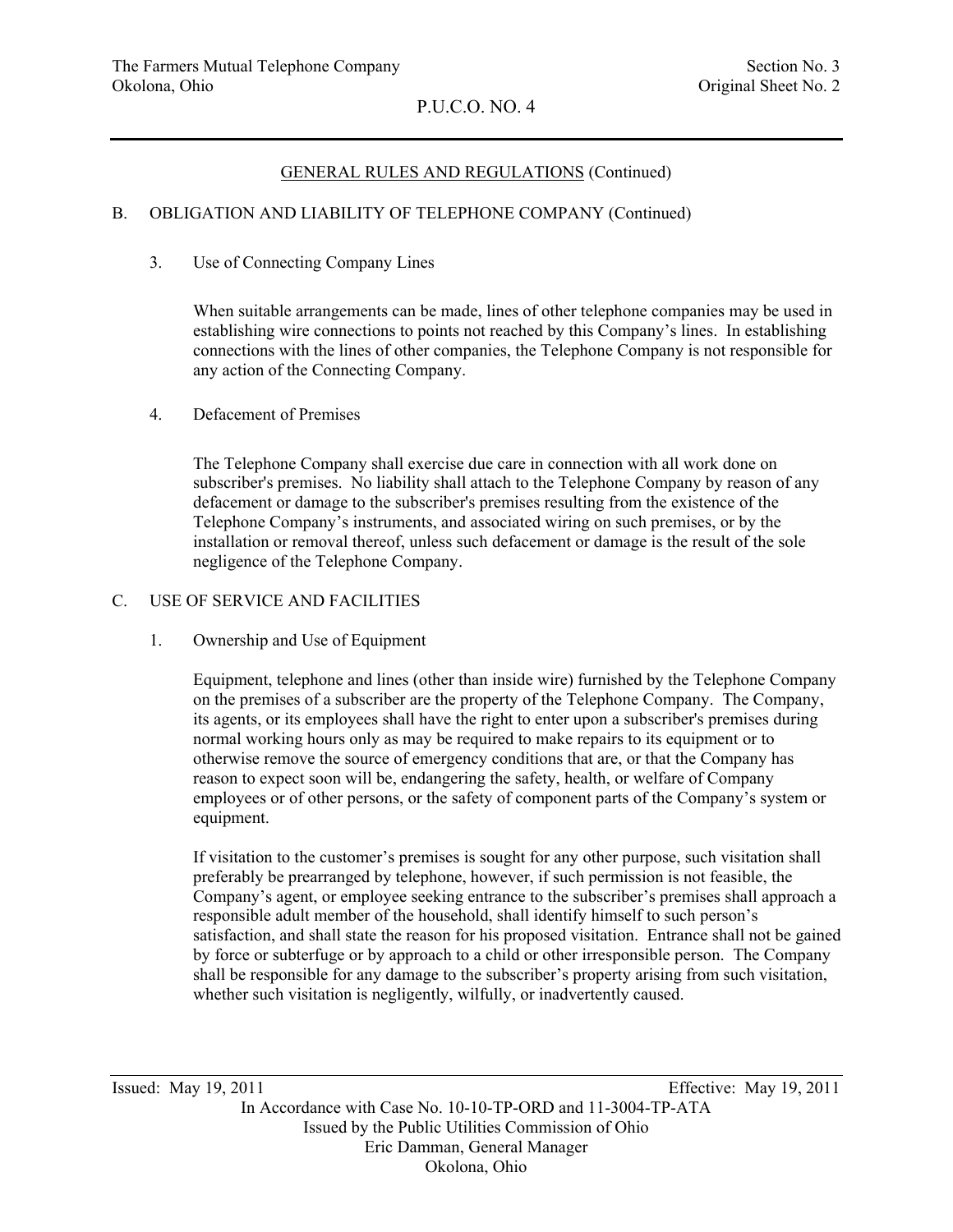## GENERAL RULES AND REGULATIONS (Continued)

#### D. ESTABLISHMENT AND FURNISHING OF SERVICE (Continued)

#### 4. Unusual Installation Costs

 Where special conditions or special requirements of the subscriber involve unusual construction or installation costs, the subscriber may be required to pay a reasonable proportion of such costs.

### E. INITIAL CONTRACT PERIODS AND TERMINATION OF SERVICE

#### 1. INITIAL CONTRACT PERIODS

- a. Except as hereinafter provided, the initial (or minimum) contract period for all services and facilities is one month at the same location.
- b. The Telephone Company may require a contract period longer than one month at the same location in connection with special (non-standard) types or arrangements of equipment or for unusual construction necessary to meet special demands, and involving extra costs.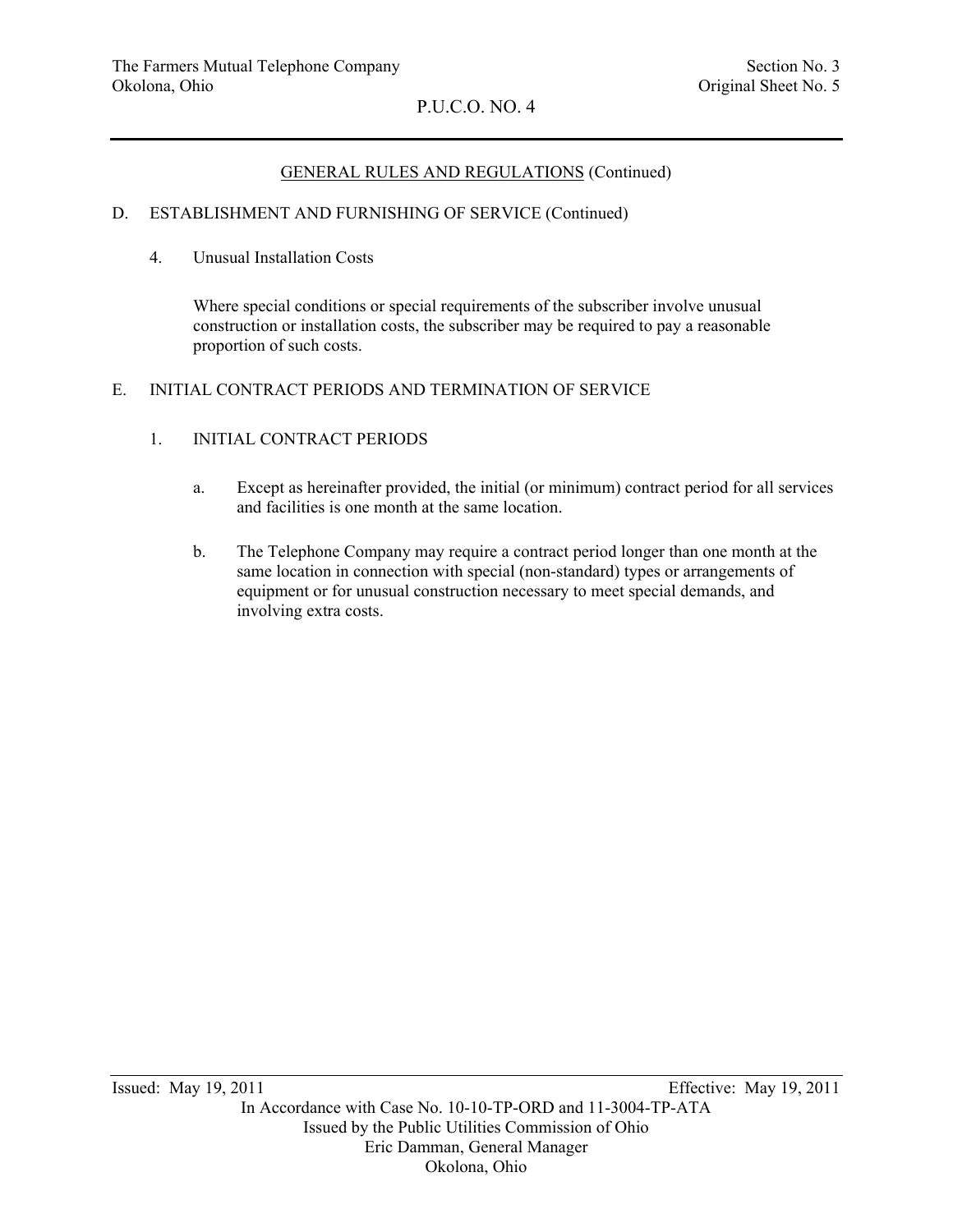## LIFELINE/LINK-UP REQUIREMENTS

## A. GENERAL

- 1. Lifeline shall be a flat-rate, monthly, primary access line service with touch-tone service **or**  the Company may offer any other packages/bundles of service, if available to customers, less the lifeline discount and shall provide all of the following:
	- a. A recurring discount to the monthly basic local exchange service rate that provides for the maximum contribution of federally available assistance;
	- b. Not more than once per customer at a single address in a twelve-month period, a waiver of all nonrecurring service order charges for establishing service;
	- c. Free blocking of toll service, 900 service and 976 service;
	- d. A waiver of the federal universal service fund end user charge; and
	- e. A waiver of the telephone company's service deposit requirement.

#### B. REGULATIONS

- 1. Lifeline Assistance is available to residential customers who are currently participating in one of the following federal or state low-income assistance programs that limit assistance based on household income:
	- a. Medical Assistance under Chapter 5111 of the Ohio Revised Code (Medicaid) or any state program that might supplant Medicaid;
	- b. Supplemental Nutritional Assistance Program (SNAP/Food Stamps);
	- c. Supplemental Security Income (SSI) under Title XVI of the Social Security Act;
	- d. Supplemental Security Insurance blind and disabled (SSD)
	- e. Federal public housing assistance, or Section 8;
	- f. Home Energy Assistance Programs (HEAP, LIHEAP, E-HEAP);
	- g. National School Lunch Program's Free Lunch Program (NSL);
	- h. Temporary Assistance for Needy Families (TANF/Ohio Works); or
	- i. General Assistance (including disability assistance (DA))